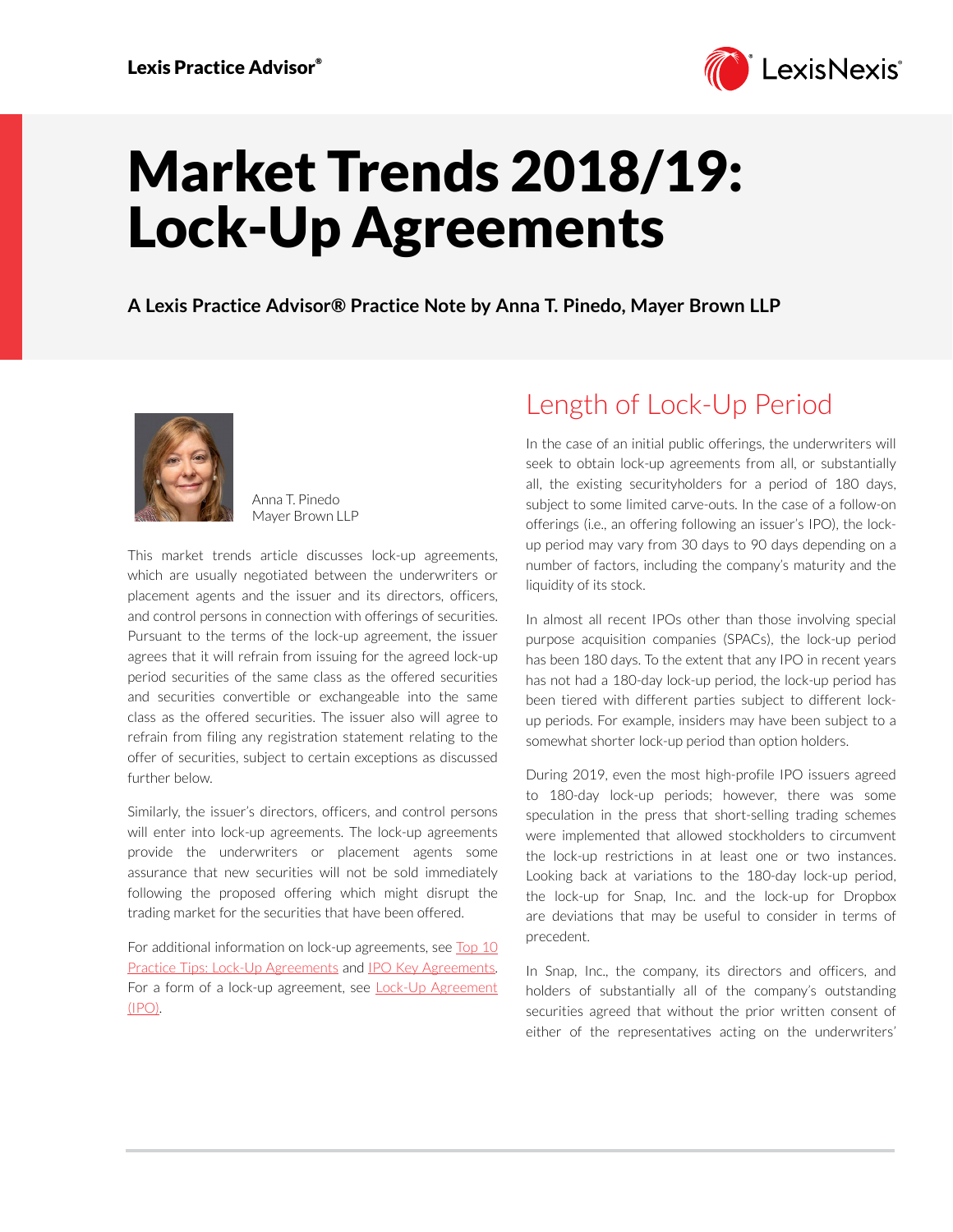behalf, they would not engage in sales or transfers for a 150-day period. The lock-up period was understood to end 10 business days prior to the scheduled closure of the company's trading window for the first full fiscal quarter completed following the prospectus if (1) the lock-up period ended during or within 10 business days prior to the scheduled closure of the trading window and (2) the lock-up period would end at least 120 days after the pricing of the company's IPO.

In Dropbox, the company's executive officers, directors, and other holders agreed to a lock-up of 180 days provided that if (1) at least 120 days have elapsed since the IPO pricing, (2) the company publicly released its earnings results for the quarterly period during which the IPO occurred, and (3) the lock-up period is scheduled to end during or within 5 trading days prior to a blackout period, the lock-up period would end 10 trading days prior to the commencement of such blackout period.

#### Lock-Up Parties

In almost all IPOs, the prospectus will disclose either that substantially all the pre-IPO shares have been locked up or will specify the percentage of the pre-IPO shares that have been locked up. An IPO lock-up also will apply to shares acquired through a directed share program.

In follow-on offerings, which often are undertaken in an abbreviated time period, lock-up agreements usually only will be obtained from the issuer, the directors, and the officers. Other significant stockholders will not be advised about the potential offering since the fact that the issuer is contemplating a potential offering may itself constitute material nonpublic information. Existing stockholders generally would not want to receive material nonpublic information since the receipt of that information would restrict their ability to trade in the issuer's securities.

# Lock-Up Agreements and Carve-outs

The customary lock-up will contain an acknowledgment and agreement that the lock-up party will not (1) offer, sell, contract to sell, pledge, or grant any option to purchase or otherwise dispose of (collectively, a disposition) any company securities or any securities convertible into or exercisable or exchangeable for, or any rights to purchase or otherwise acquire, any company securities held by or acquired by the lock-up party, or that may be deemed to be beneficially owned by the lock-up party (the lock-up shares) pursuant to the rules and regulations promulgated under the Securities

Act of 1933, as amended (the Securities Act), and the Securities Exchange Act of 1934, as amended (the Exchange Act), for the lock-up period, or (2) exercise or seek to exercise or effectuate in any manner any rights of any nature that the lock-up party has or may have to require the company to register the lock-up party's sale, transfer, or other disposition of any of the lock-up shares or other securities of the company held by the lock-up party, or to otherwise participate as a selling securityholder in any manner in any registration effected by the company under the Securities Act.

The lock-up party also agrees not to engage in any hedging, collar (whether or not for consideration), or other transaction that is designed to or reasonably expected to lead or to result in a disposition of lock-up shares during the lock-up period, even if such lock-up shares would be disposed of by someone other than the holder. The prohibited hedging or other similar transactions would include any short sale or any purchase, sale, or grant of any right (including any put or call option or reversal or cancellation thereof) with respect to any lock-up shares or with respect to any security (other than a broad-based market basket or index) that includes, relates to, or derives any significant part of its value from the lock-up shares.

The underwriters generally will agree to exceptions for the following:

- 1. Transfers of shares as a bona fide gift, including gifts to charitable organizations
- 2. Transfers of shares to a trust for the direct or indirect benefit of the lock-up party or such party's immediate family
- 3. Transfers by will or intestacy to legal representatives, heirs, or legatees
- Transfers pursuant to a domestic order, divorce settlement, or other court order
- 5. Transfers of shares of common stock or any security convertible into or exercisable for common stock to the company pursuant to any company right of repurchase or right of first refusal over such securities, or transfers of shares of common stock to the company for the net exercise of options, settlement of RSUs or warrants, or to cover tax withholding
- 6. Distributions of shares to members, limited partners, or stockholders of the lock-up party
- 7. Transfers to affiliates or to any investment fund or other entity controlled by or managed by the lock-up party
- 8. Transfers of shares to the company as forfeitures to satisfy tax withholding and remittance obligations of the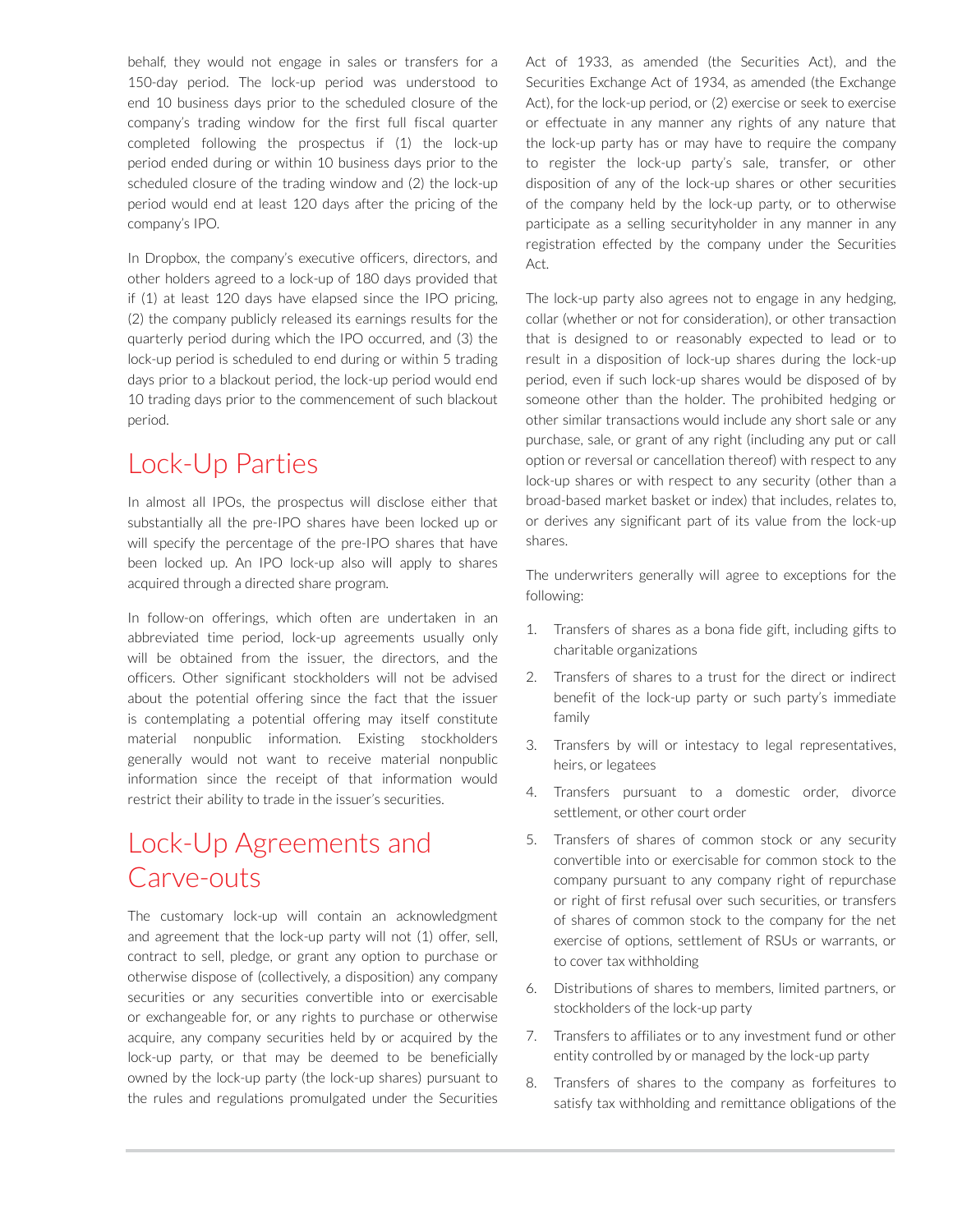lock-up party in connection with the vesting or exercise of equity awards granted pursuant to the company's equity incentive plans or pursuant to a net exercise or cashless exercise by the stockholder of outstanding equity awards pursuant to the company's equity incentive plan

To the extent that the transactions identified in (1), (2), (3), (4), (5), (6), and (7) do not involve a disposition or transfer for value; do not require a filing with the Securities and Exchange Commission; and any donee, distributee, or transferee does not otherwise voluntarily effect any public filing or report regarding the transfer, each donee, distributee, and transferee agrees to be bound by a similar lock-up agreement. In the case of a transaction identified in (8), any filing made pursuant to Section 16 of the Exchange Act shall state in the footnotes thereto that the filing relates to the circumstances described in (8) and the lock-up party shall not voluntarily effect any other public filings or reports regarding any such exercises during the lock-up period.

Often, the lock-up will apply to pre-IPO shares and will not apply to shares purchased by the lock-up party in the open market in the offering or following the offering (provided that such sales are not required to be reported in any public filing, and the lock-up party does not otherwise voluntarily make any public filing regarding the sales).

The lock-up will not restrict any grant or exercise of options pursuant to the company's stock option plans or the exercise by the lock-up party of any warrant to acquire shares provided that such shares are not transferred during the lock-up period.

### Other Lock-Up Carve-outs

From time to time, the underwriters may agree to other lockup carve-outs to address special situations.

For example, if the lock-up party is a financial institution, which is engaged in broker-dealer, investment advisory, and other services, the lock-up is not intended to prevent the lock-up party or its affiliates from engaging in ordinary course lending or capital markets activities, such as brokerage, asset management, derivatives transactions, and other securities activities.

Also, the underwriters may agree to exclude from the lockup transfers pursuant to an order of a court or a regulatory agency. In recent offerings, underwriters also have been permitting a carve-out for transfers pursuant to a bona fide third-party tender offer, merger, consolidation, or similar

transaction that in each case is made to all of the holders of the company's common stock involving a change of control; however, if the strategic transaction is not consummated, the shares remain subject to the lock-up agreement.

Less frequently, the underwriters may allow a carve-out for holders to enter into a trading plan established pursuant to Rule 10b5-1 under the Exchange Act provided that sales under the plan do not occur during the lock-up period and the entry into the plan is not required to be disclosed in any public filing.

#### Lock-Up Termination

Usually, the lock-up agreement will have a termination date such that if the underwriting agreement is terminated, the company elects not to pursue the offering, or a certain dropdead date has passed, the parties will be released from their lock-up agreement.

### The Issuer's Lock-Up Agreement

The issuer also will be subject to a lock-up agreement. The issuer may negotiate limited carve-outs from its lock-up agreement. Usually, the underwriters will accept carve-outs for the following:

- The sale of the securities to the underwriters
- The ability to issue shares under executive compensation plans, which, may, from time to time, be subject to a share limit
- The ability to file any registration statement on Form S-8 relating to securities granted or to be granted pursuant to any executive compensation plan in effect as of the date of the underwriting agreement or any assumed benefit plan pursuant to an acquisition or strategic transaction
- The issuance of shares (or a specified number of shares or a percentage of the pre-transaction total shares outstanding) in connection with acquisitions or joint ventures
- In the case of life science companies, the issuance of shares (or a specified number of shares) in connection with licensing arrangements
- The issuance of shares pursuant to pre-existing agreements

Generally, the issuer's lock-up agreement in the case of SPAC IPOs will not contain carve-outs for stock-based compensation.